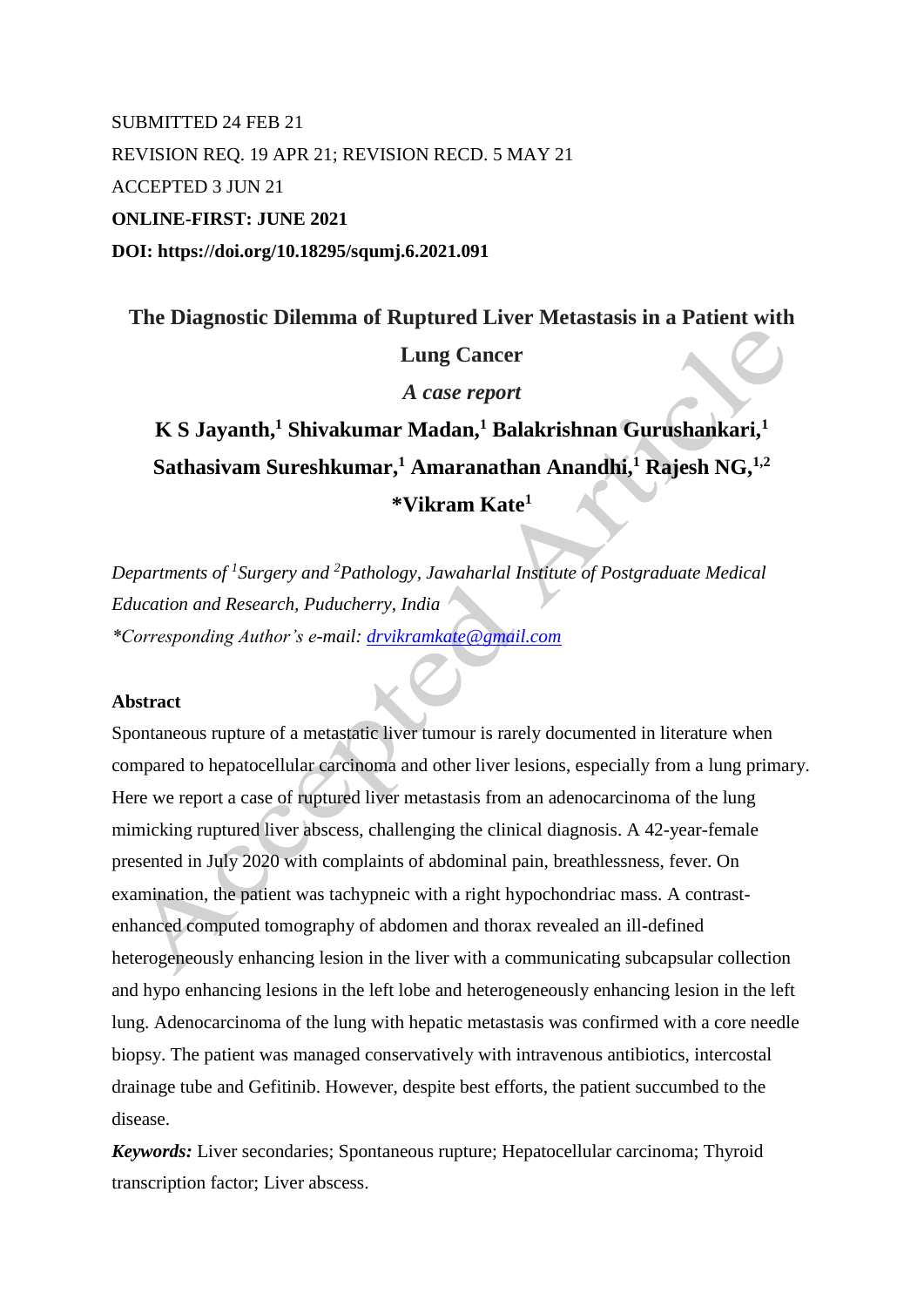## **Introduction**

Carcinoma of the lung is one of the lethal cancers with commonest sites of dissemination being brain, liver, contralateral lung, adrenals, and bone.<sup>1, 2</sup> Although rupture of liver lesions such as liver abscess, hepatic adenomas, hemangiomas, focal nodular hyperplasia has been reported in the literature, rupture of malignant tumors is relatively uncommon.<sup>3</sup> Spontaneous rupture of hepatocellular carcinoma (HCC) is reported in about 10% due to its hypervascularity and decreased coagulation factors due to underlying liver cirrhosis. $4$ ,

However, spontaneous rupture of a metastatic liver tumour is rarely documented in literature when compared to HCC and other liver lesions.  $4.5$  Rupture of liver metastasis in a patient with lung cancer is rarer with isolated cases mentioned in the literature. Here we report a case of ruptured liver metastasis from an adenocarcinoma of the lung presenting to our tertiary care hospital in South India in July 2020 with subcapsular collection and massive pleural effusion mimicking a ruptured liver abscess, associated with portal and hepatic venous thrombosis, challenging the clinical diagnosis. To the best of our knowledge, no such case has been reported.

#### **Case Report**

A 42-year lady, a homemaker from a village of South India, was brought by ambulance to our emergency department in July 2020 with complaints of dull-aching right upper abdominal pain, breathlessness (modified Medical Research Council, mMRC grade 3), and intermittent high-grade fever for 15 days.<sup>6</sup> The patient had a history of loss of appetite and significant weight loss over 2 months. The patient did not have any history of vomiting or jaundice. The patient had no history of prior hospitalization or surgeries. She had no known medical comorbidities. She gave a history of usage of firewood as fuel for cooking purposes in an illventilated house for past 25 years. She had no history of consumption of tobacco or alcohol. On examination, the patient was afebrile, anemic, anicteric, and breathless with a respiratory rate of 26/min. The patient's blood pressure was 110/70 mm Hg and pulse rate was 110/min. Abdominal examination revealed an 8x6 cm soft, ill-defined, tender mass in the right hypochondrium. On digital rectal examination, no growth or deposits were palpable. On auscultation of bilateral lung fields, reduced breath sounds were heard in both inframammary, infra-axillary and infra-scapular areas, with no added respiratory sounds, possibly suggesting of pleural effusion. Preliminary blood investigations showed hemoglobin of 9.1g/dL and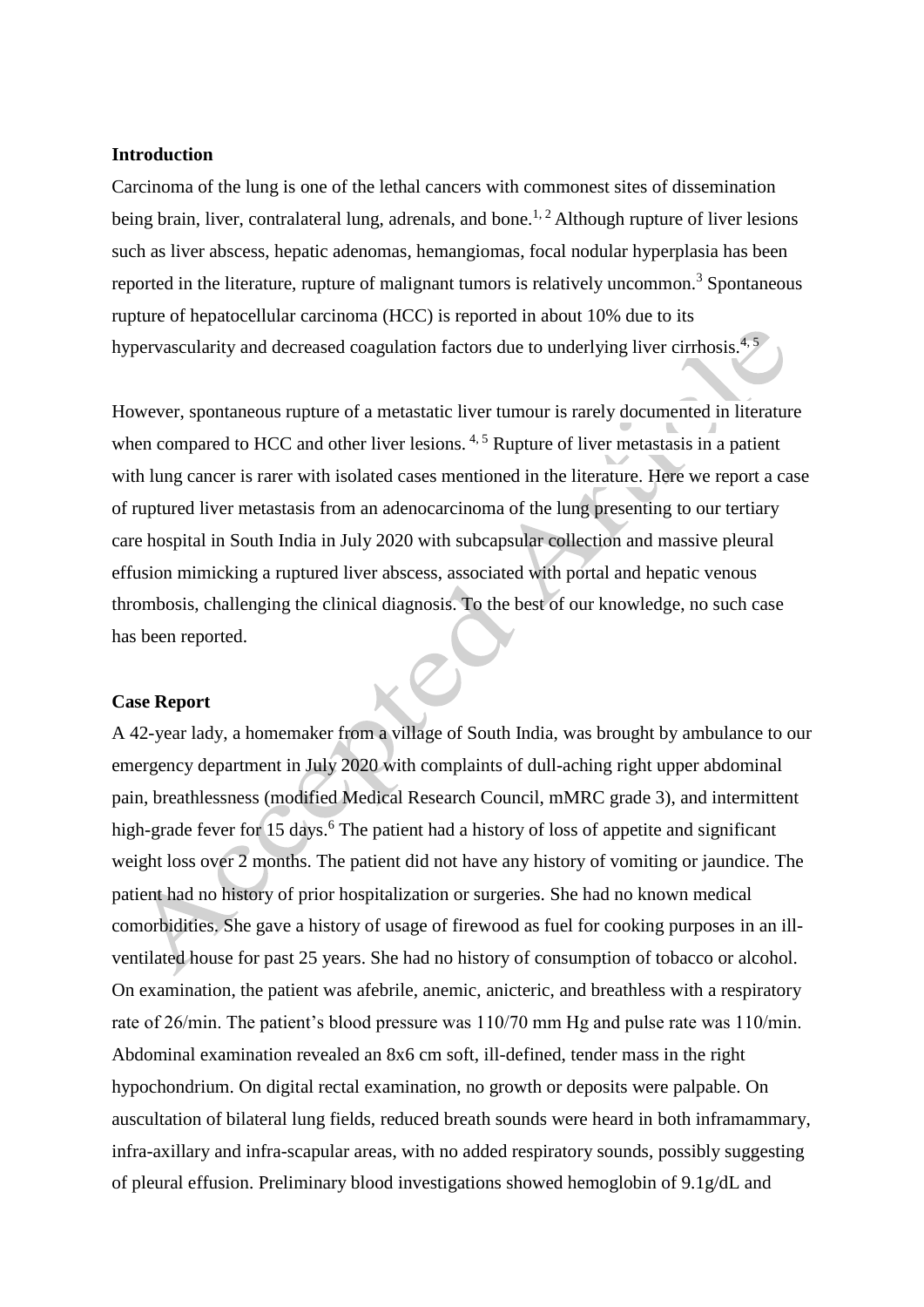leukocytosis of 15,510 cells/mm3 with normal renal parameters and electrolytes. Liver function tests showed normal bilirubin and transaminase levels with only mild elevation of alkaline phosphatase- 228 IU/L.

Chest radiograph, ultrasound (USG) abdomen and contrast-enhances computed tomography (CECT) of abdomen and thorax was carried out and the findings are reported in Table 1. The CECT of abdomen and thorax revealed an ill-defined heterogeneously enhancing lesion in the liver with a communicating subcapsular collection and hypo enhancing lesions in the left lobe and heterogeneously enhancing lesion in the left lung. (Figure 1A and 1B) The thrombosis in the portal vein and inferior vena cava (IVC) is depicted in Figure 2A and 2B. The portal vein thrombosis was managed with intravenous heparin as it was an acute thrombosis (<60 days) and thought to be of infective pathology.

Ultrasound-guided aspiration from the subcapsular collection revealed no organism on culture and a fine needle aspiration cytology (FNAC) was carried out from the liver lesion which was non-diagnostic. Pleural fluid aspiration was done twice as a therapeutic procedure and yielded brownish fluid suggestive of sterile necrosis. The aspirate was tested for malignant cytology, but returned negative both times. (Table 1) The effusion was attributed to reactive fluid collection secondary to the large liver lesion, as is well documented in large liver lesions of malignant as well as infective pathologies. With CECT revealing heterogenous ill-defined lesion in the lower lobe of the left lung, an USG guided core needle biopsy from the lung and liver lesion was carried out which revealed features of adenocarcinoma of the lung with hepatic metastasis. (Figure- 3A, 3B & 3C) The findings of core needle biopsies has been documented in detail in Table 1. The patient was managed conservatively with intravenous empirical antibiotics in view of persistent febrile spikes and leukocytosis. She was transferred to intensive care unit (ICU) for intensive monitoring and management in view of respiratory distress and desaturation. An intercostal drainage (ICD) tube was placed in view of the deterioration of tachypnea, as a palliative procedure for the massive pleural effusion which rapidly reaccumulated despite multiple therapeutic aspirations. The biopsy samples of the lung and liver were sent for assessing EGFR status and EGFR mutation was found. The patient was started on oral tyrosine kinase inhibitor Gefitinib. However, the patient's tachypnea continued to worsen and despite best efforts, there was no response to the treatment and the patient succumbed to the disease. The cause of death was reported as severe respiratory failure and acidosis due to intractable pleural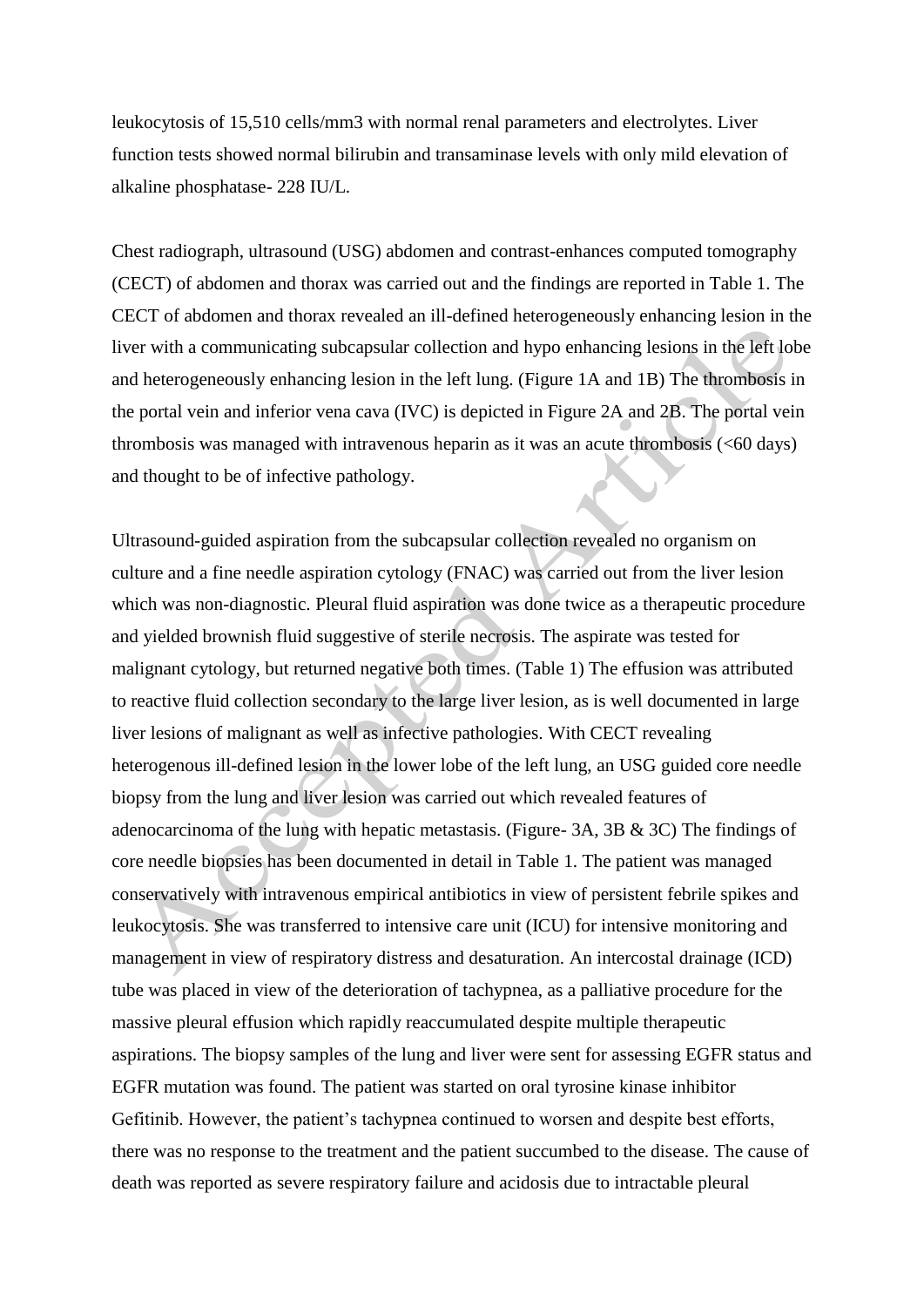effusion and septicemia secondary to disseminated lung adenocarcinoma with a ruptured liver metastatic lesion.

Appropriate consent has been obtained from the patient and the attenders for inclusion of the case details in the report and publication of the same.

## **Discussion**

We report a case of carcinoma of the lung with ruptured liver metastasis which led to a diagnostic dilemma due to a dubious presentation mimicking a liver abscess. Although carcinoma of the lung is frequently accompanied by liver metastasis, the incidence of rupture is scarce.<sup>7</sup> The mechanism of spontaneous rupture of hepatic metastasis is not clear but there are several factors reported in the literature such as tumour necrosis, vascularity, location (subcapsular) and impaired coagulation.<sup>7, 8</sup> In the present case, the probable cause of rupture may be the subcapsular location and necrotic hepatic metastasis which may be due to the presence of portal vein thrombosis.

The commonly observed symptoms in patients with ruptured liver metastasis are non-specific abdominal pain, discomfort followed by hemodynamic instabilities, fever in case of infected collection or as a part of the systemic inflammatory response (SIRS), acute liver failure and multi-organ dysfunction syndrome (MODS).<sup>8</sup> In the present case, the patient presented with fever, non-specific abdominal pain, SIRS (heart rate >90beats/min and respiratory rate >20/min) and a soft and tender mass in the right hypochondrium.

Abdominal USG is the initial investigation carried out followed by CECT which is ideal in differentiating HCC, liver metastasis and liver abscess. But it has its limitation in hypervascular metastasis. Peripheral location, discontinuity of the hepatic surface with surrounding hemoperitoneum are the characteristics CT findings in a ruptured HCC which can be extrapolated to liver metastasis as well.<sup>4</sup> Similarly, in the present case CT revealed multiple liver lesions with subcapsular collection from primary in the lung. The left lower lobe pulmonary lesion visualised on CT was not characteristic of lung carcinoma but was later proven by pathological examination to be the primary. The patient gave history of firewood usage for cooking purposes. Indoor air pollution with medium particulate matter especially due to usage of biomass fuel has been noted to be an independent risk factor for lung adenocarcinoma in non-smokers. $9,10$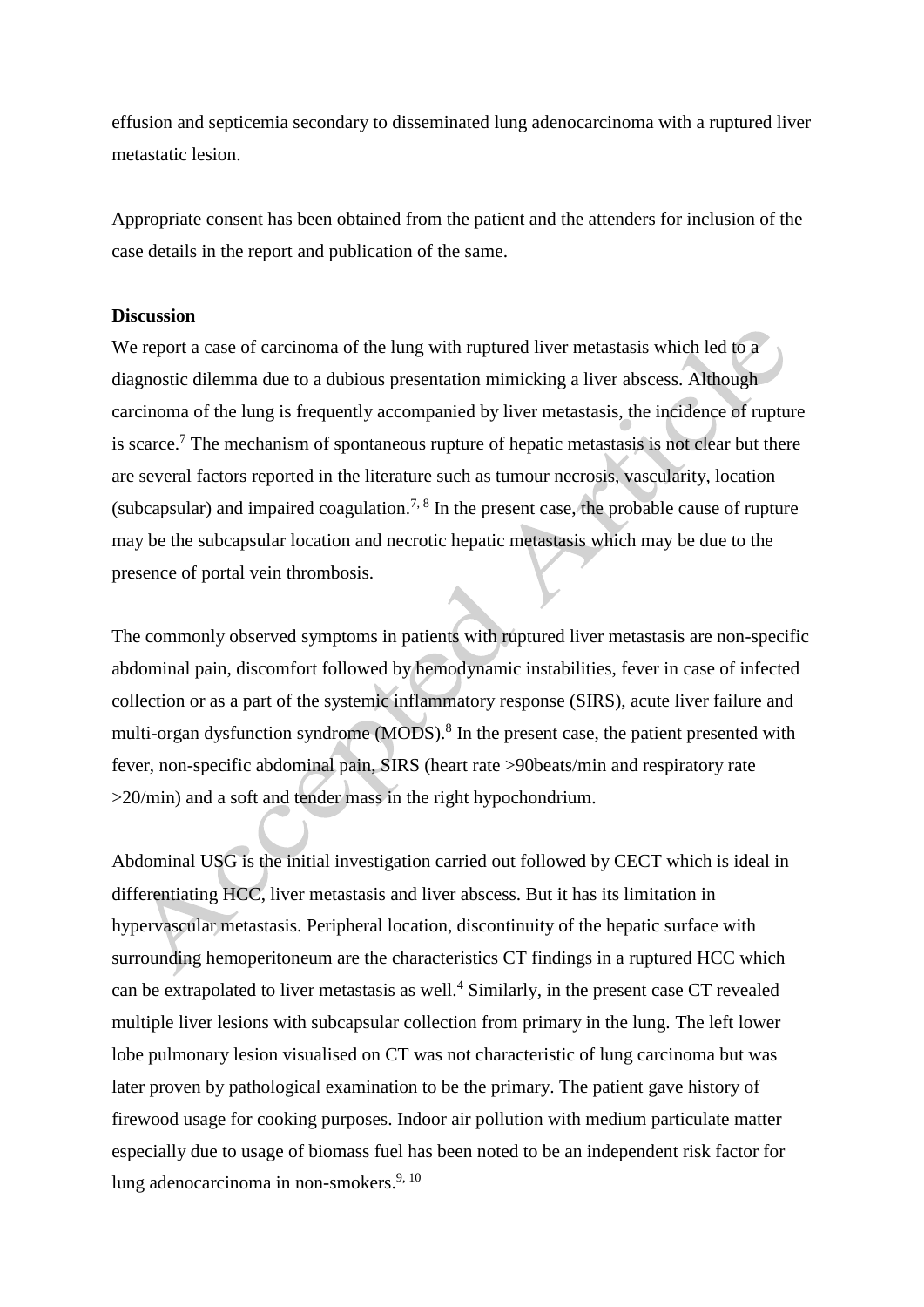Portal vein thrombosis is infrequently associated with hepatocellular carcinoma and can be due to tumour extension or due to benign thrombosis in cirrhosis or prothrombotic states. It causes liver hypo vascularity and may induce necrosis in the tumour. Piscaglia et al have reported that portal vein thrombosis in a patient with known hepatic malignancy should be appropriately investigated for benign versus malignant cause for thrombosis.<sup>11</sup> Patients with benign thrombus can be considered for hepatic transplant whereas malignant thrombosis is a contraindication. Hepatic venous thrombosis leading to Budd-Chiari syndrome is most commonly caused by hypercoagulable states and can lead to acute hepatic necrosis and failure. It is very rarely seen due to neoplasms of the liver and can impart poor prognosis for the patient. In our case, a metastatic liver lesion had concomitant portal venous and hepatic venous thrombosis which is an extremely rare occurrence and may have contributed to the significant areas of necrosis and possibly the rupture.<sup>12, 13</sup>

Diagnosis of non-small cell lung carcinoma is based on histopathology with immunohistochemical markers such as TTF1, AE1/AE3, CK7, beta catenin and Napsin A Treatment of spontaneous rupture of hepatic metastasis depends on the tumour as well as the patient factors such as the tumour size, location, severity of bleeding, active bleeding and hemodynamic stability of the patient.<sup>3, 14</sup> There are various treatment modalities available for ruptured liver metastasis ranging from conservative to surgical resection. A staged approach is advocated in recent studies where the active bleeding is managed by less invasive Transarterial angioembolization (TAE), hepatic wedge resection, lobectomy, or suture ligation of the bleeder followed by hepatic resection.<sup>14</sup> Conservative management of ruptured liver metastasis focuses on correcting coagulopathy, close-monitoring and stabilization of the patient followed by imaging to confirm haemostasis. There are conflicting studies regarding the conservative management in the literature. A retrospective study from Taiwan reported a higher survival rate at 30 days in patients undergoing immediate hepatectomy or a two-staged procedure (TAE followed by hepatectomy) in comparison to conservative management.<sup>15</sup> On the contrary, a retrospective study on patients with ruptured HCC and a case report on ruptured liver metastasis in a pancreatic adenocarcinoma were managed successfully with conservative management.<sup>14, 16</sup> Similarly, in the present case, the patient was managed conservatively but had a poor outcome.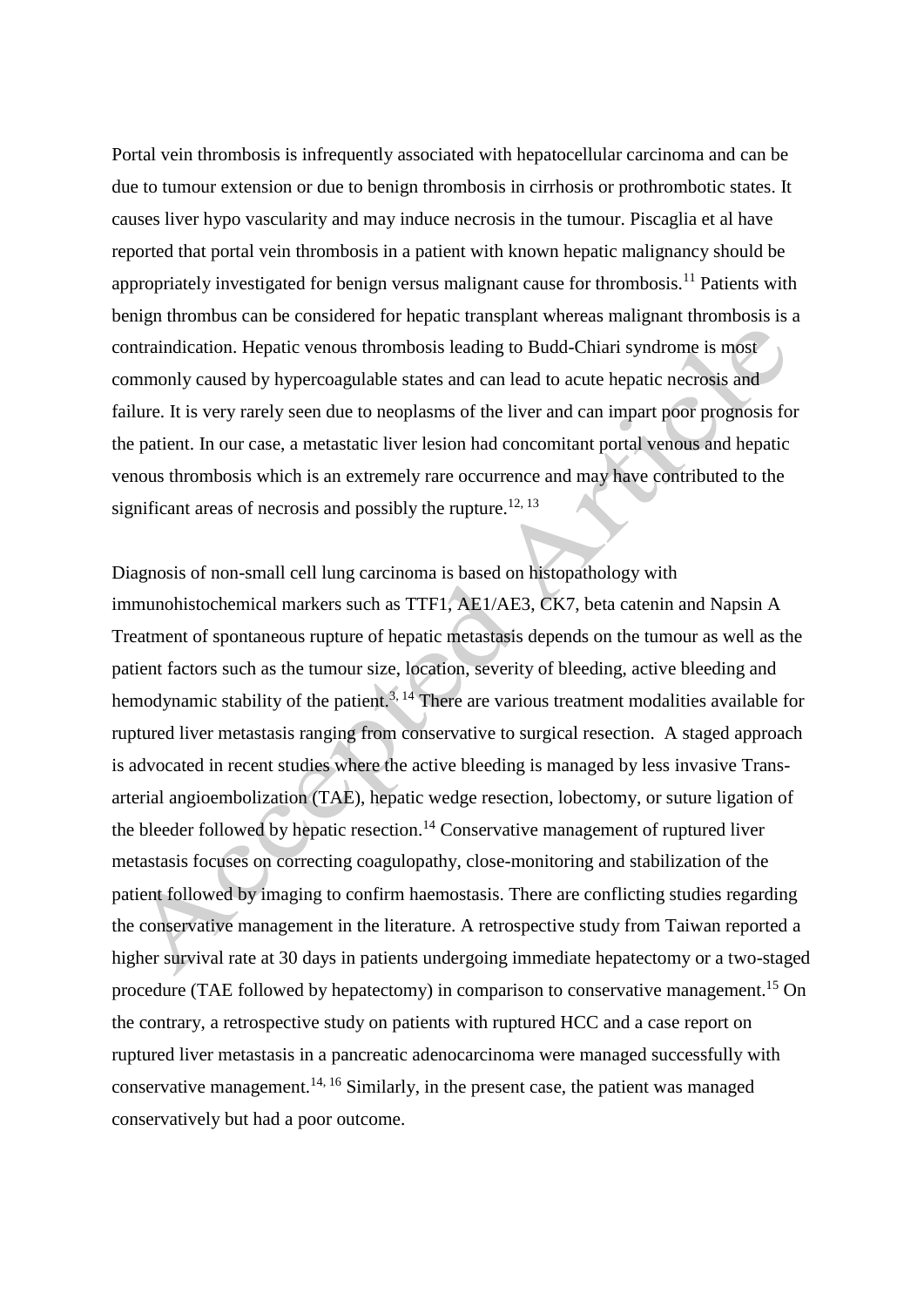Although several treatment options are available in the management of ruptured liver metastasis, the prognosis seems to be poorer in these cases. Ruptured liver metastasis is detrimental in a patient with lung cancer, therefore, early diagnosis with a risk assessment for rupture, close monitoring for high-risk candidates with a selective intervention based on tumour biology and patient factors are the key components in the management of these cases. Appropriate consent has been obtained from the patient's attenders for inclusion of the case details in the report and publication of the same.

#### **Conclusion**

Spontaneous rupture of the liver metastasis is rare; even rarer is a ruptured liver metastasis in a case of adenocarcinoma of the lung. Close monitoring by risk assessment, especially in subcapsular liver secondaries is warranted for early diagnosis and prompt management in case of rupture. More studies are required to find a suitable treatment in such cases. Physician has to decide between a two-staged approach or conservative management based on the patient's hemodynamic stability, tumour characteristics and availability of resources. This report emphasizes the importance of the knowledge of rare possible complications of the common condition in order to avoid a diagnostic dilemma.

#### **Author Contributions**

**VK** contributed in the concept of the work, supervision and critical review. **SM** contributed in the data collection & processing, literature review and manuscript writing. **BG** contributed in data collection & processing, analysis & interpretation, literature review and manuscript writing. **SS** contributed in the supervision & critical review as well as data analysis and interpretation. **AA** contributed in the supervision & critical review as well as data analysis and interpretation. **RNG** contributed in the supervision & critical review, data collection & processing as well as data analysis and interpretation. **KSJ** contributed in data collection, processing, analysis & interpretation, literature review and manuscript writing.

### **References**

1. Riihimäki M, Hemminki A, Fallah M, Thomsen H, Sundquist K, Sundquist J, et al. Metastatic sites and survival in lung cancer. *Lung Cancer.* 2014;86:78–84. https://doi.org/10.1016/j.lungcan.2014.07.020.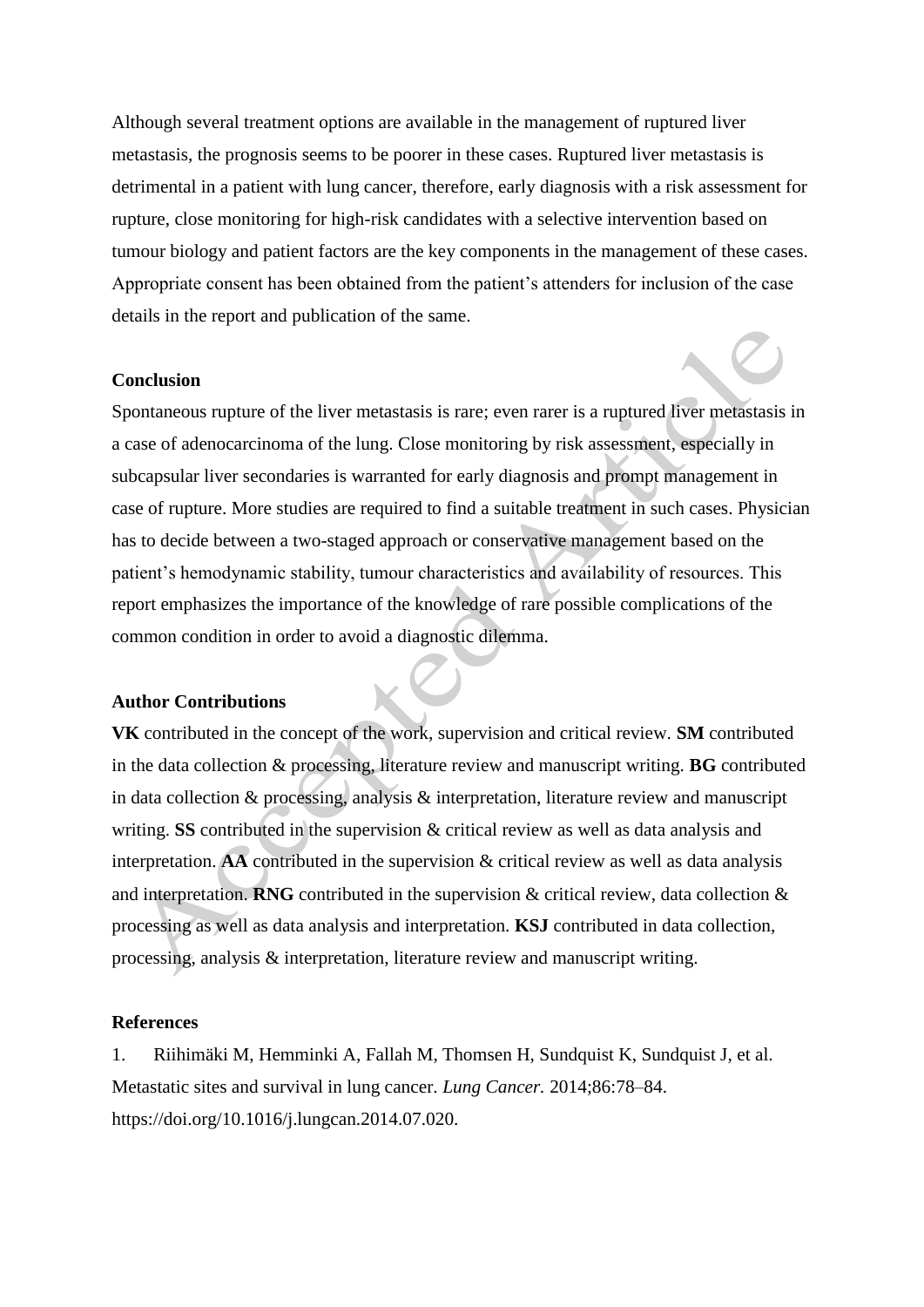2. Morgensztern D, Ng SH, Gao F, Govindan R. Trends in Stage Distribution for Patients with Non-small Cell Lung Cancer: A National Cancer Database Survey. *J Thorac Oncol.*  2010;5:29–33. https://doi.org/10.1097/JTO.0b013e3181c5920c.

3. Gulati A, Vyas S, Lal A, Harsha S, Gupta V, Nijhawan R, et al. Spontaneous rupture of hepatic metastasis from choriocarcinoma: a review of imaging and management. *Ann Hepatol*. 2009;8:384-7.

4. Choi BG, Park SH, Byun JY, Jung SE, Choi KH, Han J-Y. The findings of ruptured hepatocellular carcinoma on helical CT. *Br J Radiol*. 2001;74:142–6. https://doi.org/10.1259/bjr.74.878.740142.

5. Chen Z-Y. Etiology and management of hemmorrhage in spontaneous liver rupture: a report of 70 cases. *World J Gastroenterol*. 2002;8:1063. https://doi.org/10.3748/wjg.v8.i6.1063.

6. Rajala K, Lehto JT, Sutinen E, Kautiainen H, Myllärniemi M, Saarto T. mMRC dyspnoea scale indicates impaired quality of life and increased pain in patients with idiopathic pulmonary fibrosis. *ERJ Open Res.*

2017;3:00084. https://doi.org[/10.1183/23120541.00084-2017](https://dx.doi.org/10.1183%2F23120541.00084-2017)

7. Mochimaru T, Minematsu N, Ohsawa K, Tomomatsu K, Miura H, Betsuyaku T, et al. Hemoperitoneum secondary to rupture of a hepatic metastasis from small cell lung cancer during chemotherapy: a case with a literature review. *Intern Med*. 2017;56:695-9. https://doi.org[/10.2169/internalmedicine.56.6828](https://dx.doi.org/10.2169%2Finternalmedicine.56.6828)

8. Goto Y, Tobino K, Yoshimine K, Sueyasu T, Okahisa M, Sakabe M, et al. An autopsy case of ruptured liver metastases from small cell lung cancer: A case report and literature review. *Respir Med Case Rep*. 2020;30:101039. https://doi.org[/10.1016/j.rmcr.2020.101039](https://dx.doi.org/10.1016%2Fj.rmcr.2020.101039) 9. Mu L, Liu L, Niu R, Zhao B, Shi J, Li Y, et al. Indoor air pollution and risk of lung cancer among Chinese female non-smokers. *Cancer Causes & Control*. 2013;24:439-50. https://doi.org/ [10.1007/s10552-012-0130-8.](https://dx.doi.org/10.1007%2Fs10552-012-0130-8)

10. Behera D, Balamugesh T. Indoor air pollution as a risk factor for lung cancer in women. *J Assoc Physicians India.* 2005;53:190-2.

11. Piscaglia F, Gianstefani A, Ravaioli M, Golfieri R, Cappelli A, Giampalma E, et al. Criteria for diagnosing benign portal vein thrombosis in the assessment of patients with cirrhosis and hepatocellular carcinoma for liver transplantation. *Liver transplantation.* 201;16:658-67. https://doi.org/ [10.1002/lt.22044.](https://doi.org/10.1002/lt.22044)

12. Goto Y, Uchino Y, Sasaki S, Shirahama N, Nomura Y, Akiba J, et al. Complete spontaneous necrosis of hepatocellular carcinoma accompanied by portal vein tumor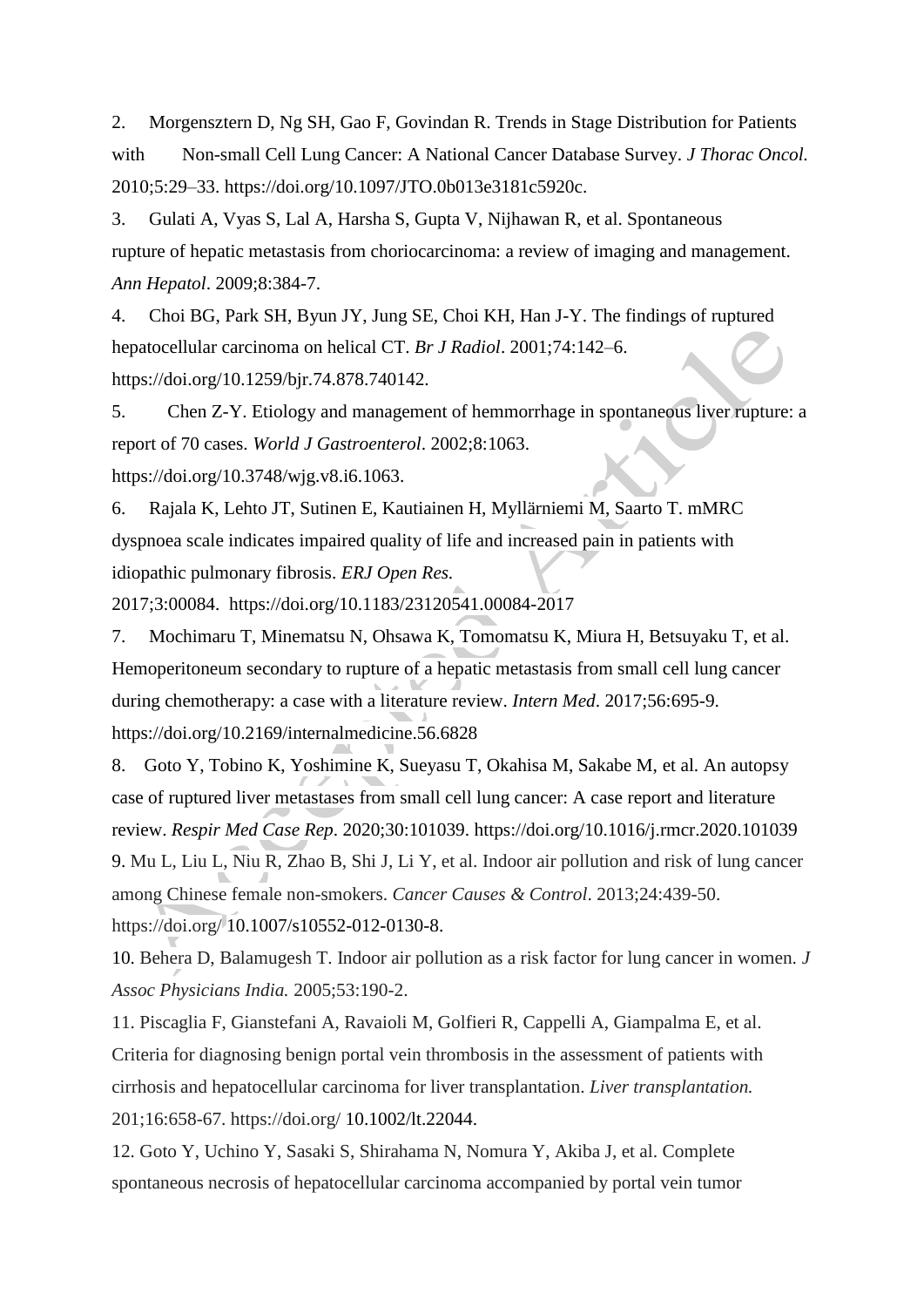thrombosis: A case report. *Int J Surg Case Rep*. 2018;1;44:220-5. https://doi.org/ 10.1016/j.ijscr.2018.02.045. Epub 2018 Mar 7.

13. Sabol TP, Molina M, Wu GY. Thrombotic venous diseases of the liver. *J Clin Transl Hepatol*. 2015;28;3:189. https://doi.org/ [10.14218/JCTH.2015.00014](https://dx.doi.org/10.14218%2FJCTH.2015.00014) 

14. Rahul A, Robin F, Adarsh H. Spontaneous rupture of hepatic metastasis from pancreatic adenocarcinoma. *Case Rep Oncol Med*. 2016;2016:6968534.

https://doi.org[/10.1155/2016/6968534](https://dx.doi.org/10.1155%2F2016%2F6968534)

15. Hsueh KC, Fan HL, Chen TW, Chan DC, Yu JC, Tsou SS, et al. Management of

spontaneously ruptured hepatocellular carcinoma and hemoperitoneum manifested as acute

abdomen in the emergency room. *World J Surg*. 2012;36:2670-6.

https://doi.org/10.1007/s00268-012-1734-6.

16. Leung KL, Lau WY, Lai PB, Yiu RY, Meng WC, Leow CK. Spontaneous rupture of hepatocellular carcinoma: conservative management and selective intervention. *Arch Surg*. 1999;134:1103-7. https://doi.org/10.1001/archsurg.134.10.1103

| Radiological and            | <b>Findings</b>                                                                     |
|-----------------------------|-------------------------------------------------------------------------------------|
| histological Investigations |                                                                                     |
|                             |                                                                                     |
| Chest radiograph            | Bilateral moderate pleural effusion (right more than left).                         |
| Ultrasound abdomen          | An ill-defined heterogenous predominantly hypoechoic collection in the              |
|                             | right lobe of the liver with no internal vascularity and a large                    |
|                             | subcapsular collection around segments 7 and 8, possibly suggestive of              |
|                             | a ruptured pyogenic abscess or hepatocellular carcinoma. Portal vein                |
|                             | showed an echogenic filling defect in the main branch extending into                |
|                             | the proximal right and left branches suggestive of portal venous                    |
|                             | thrombosis.                                                                         |
| Contrast enhanced computed  | An $8.5 \times 7.5 \times 6.5$ cm ill-defined heterogeneously enhancing lesion with |
| tomography abdomen and      | fluid attenuating areas and hypo enhancing areas in segments 7 and 8 of             |
| thorax                      | the liver with hyperdense contents within. This lesion was                          |
|                             | communicating with a subcapsular collection with a thickness of 2.7                 |
|                             | cm, overlying the segments 6 and 7, suggesting a subcapsular rupture.               |
|                             | Multiple, clustered, ill-defined and a few discrete heterogeneously                 |
|                             | hypo-enhancing lesions were noted surrounding the above lesion and                  |
|                             | two similar hypo enhancing lesions were noted in the left lobe of the               |
|                             | liver, around 2 x 2cm. No significant washout of contrast was noted on              |
|                             | venous or delayed phases. Portal and hepatic venous thrombosis was                  |
|                             | noted, but there was no evidence of direct extension of the lesion into             |
|                             | the veins, suggesting a benign thrombosis. Right massive pleural                    |
|                             | effusion with collapse of right middle and lower lobes was noted, but               |
|                             | there was no direct extension of tumor into the pleural cavity; left                |
|                             | moderate pleural effusion was also noted. A clustered heterogeneously               |

**Table 1:** Description of the radiological and histological characteristics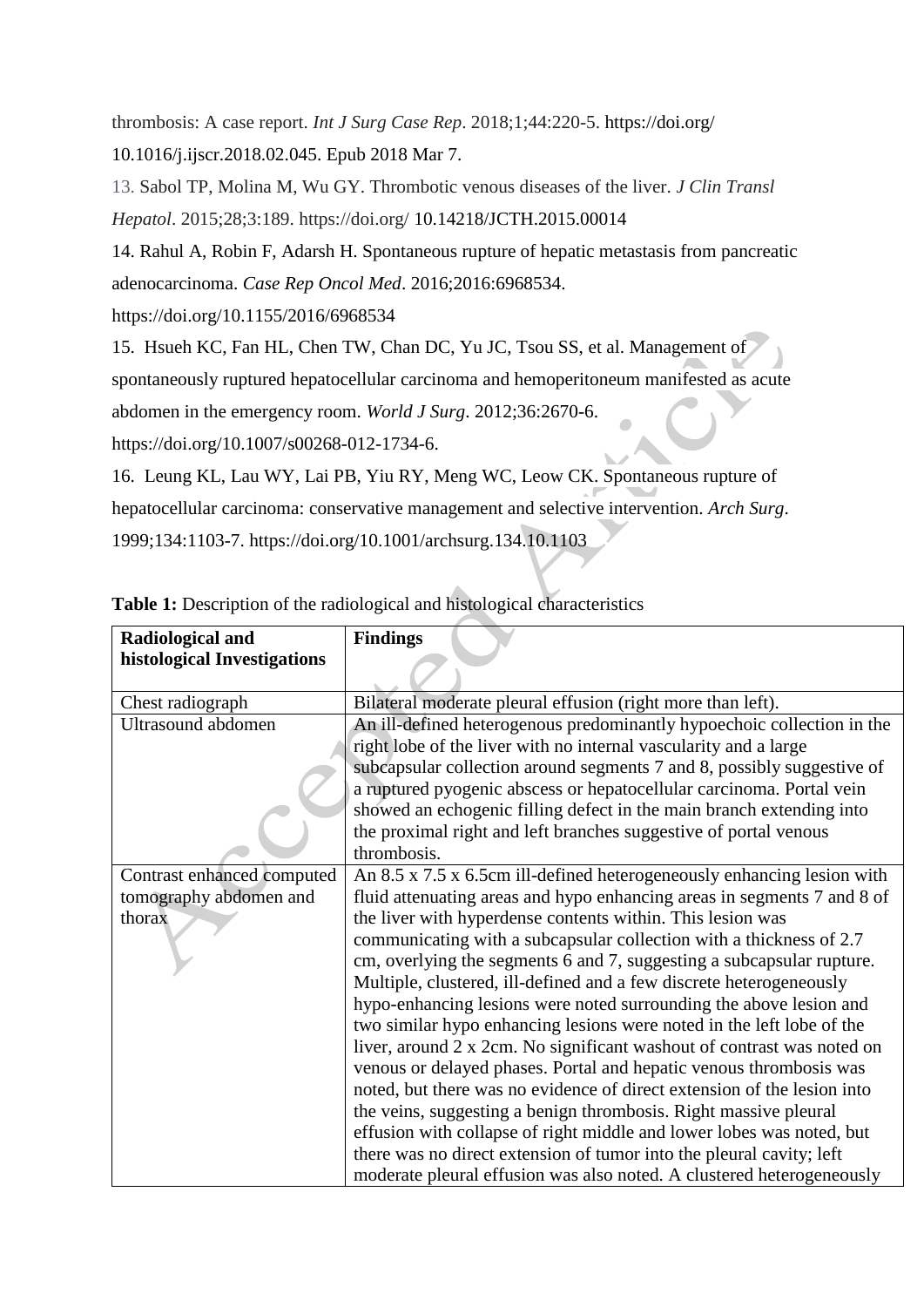|                             | hypo-enhancing lesion with lobulated margin measuring 3.6 x 5 x 3cm       |
|-----------------------------|---------------------------------------------------------------------------|
|                             | was noted in the anterior and lateral basal segments of lower lobe of the |
|                             | left lung, which was possibly infective and was suggested for biopsy      |
|                             | correlation. A suspicion of infective or malignant pathology was          |
|                             | considered.                                                               |
| Core-needle biopsy from the | Features of adenocarcinoma of the lung with focal areas of                |
| lung lesion                 | bronchoalveolar pattern of spread and occasional foci of necrosis with    |
|                             | tumor cells staining positive for epidermal growth factor receptor        |
|                             | (EGFR).                                                                   |
| Core-needle biopsy from the | A malignant, possibly metastatic tumor focally infiltrating the hepatic   |
| liver lesion                | parenchyma displaying abundant cytoplasm, pleomorphic nuclei and          |
|                             | brisk mitotic activity. Immunohistochemistry showed positive              |
|                             | cytokeratin (CK)-7 and thyroid transcription factor (TTF)-1 suggesting    |
|                             | the lesion to be metastases from a primary in the lung. CK-20, estrogen   |
|                             | receptor and glypican 3 were found to be negative.                        |
| Cytology from the pleural   | Negative for malignancy.                                                  |
| fluid                       |                                                                           |



**Figure 1**: Contrast enhanced computed tomography (CECT) of the abdomen and the thorax **1A**- Coronal section of CECT abdomen and thorax shows heterogenous hypodense lesion in the right lobe of liver (white solid arrows), possible site of subcapsular rupture (red arrow), massive pleural effusion (yellow arrow), inferior vena cava (IVC) compression with hepatic vein thrombosis (black solid arrow). **1B**- Axial section of CECT abdomen and thorax shows left lower lobe lung heterogenous ill-defined lesion (yellow solid arrow) and heterogenous hypodense lesion in right lobe of liver with multiple satellite lesions (red solid arrow).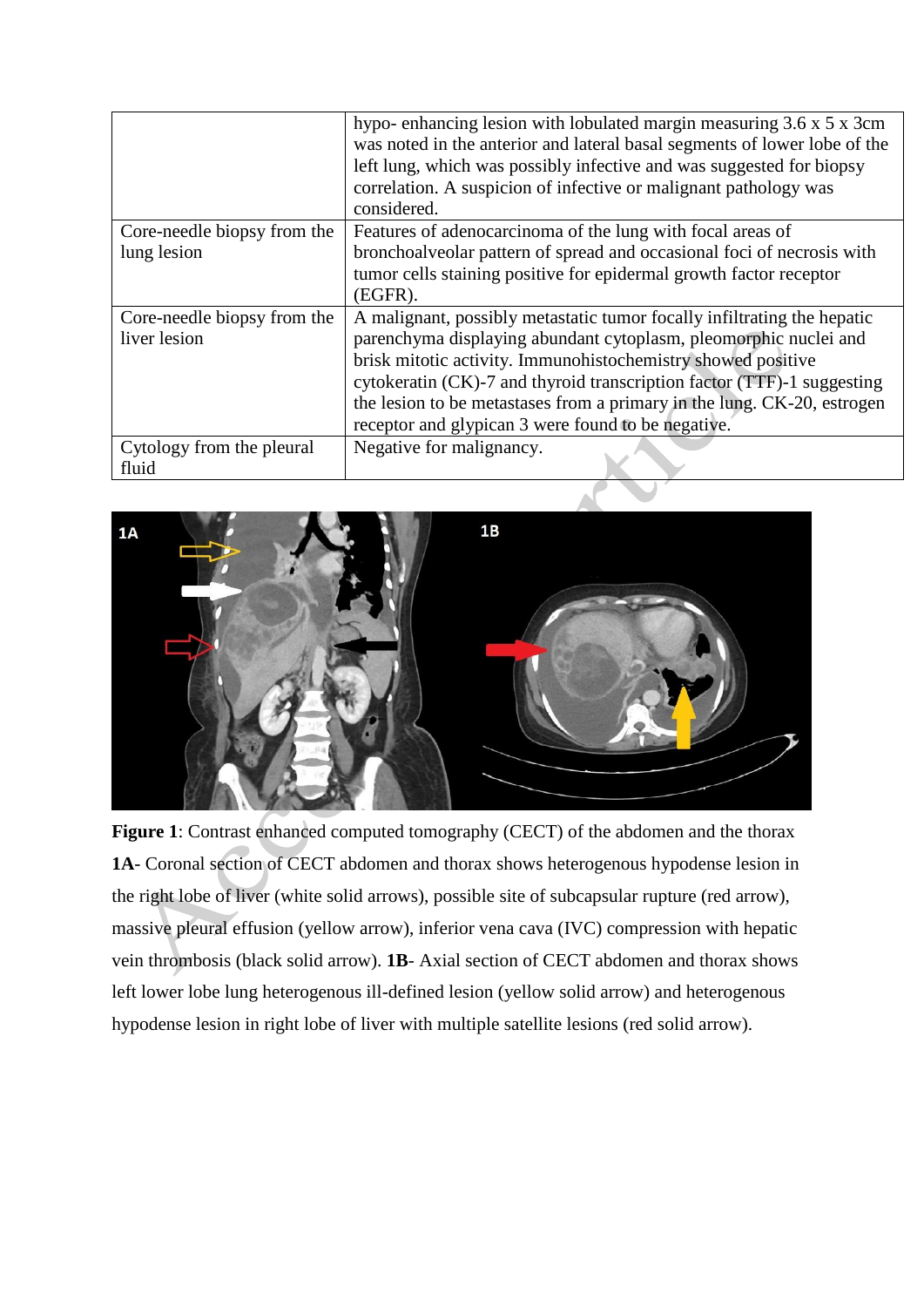

**Figure 2:** Contrast enhanced computed tomography (CECT) of the abdomen and the thorax. **2A**- Axial section of portal Phase CECT of the abdomen and pelvis shows hypodense filling defect in the right branch of the portal vein (solid arrow). Normally enhancing left branch of the portal vein is seen. **2B**- Coronal reformation of the venous phase of CECT abdomen and pelvis reveals a hypodense filling defect in the supra-hepatic segment of the inferior vena cava (IVC) suggestive of thrombus (arrow).



**Figure 3**: Histopathology of lung and liver lesion. **3A** – Hematoxylin and eosin stain (H&E) at x40 magnification. Section shows a core of lung parenchyma with tumor cells in the lower part of the core arising from the alveolar wall forming a bronchioloalveolar pattern and infiltrating the lung parenchyma. **3B** – H&E stain at x200 magnification showing lung parenchyma infiltrated by tumor cells arising in glandular pattern exhibiting moderate nuclear